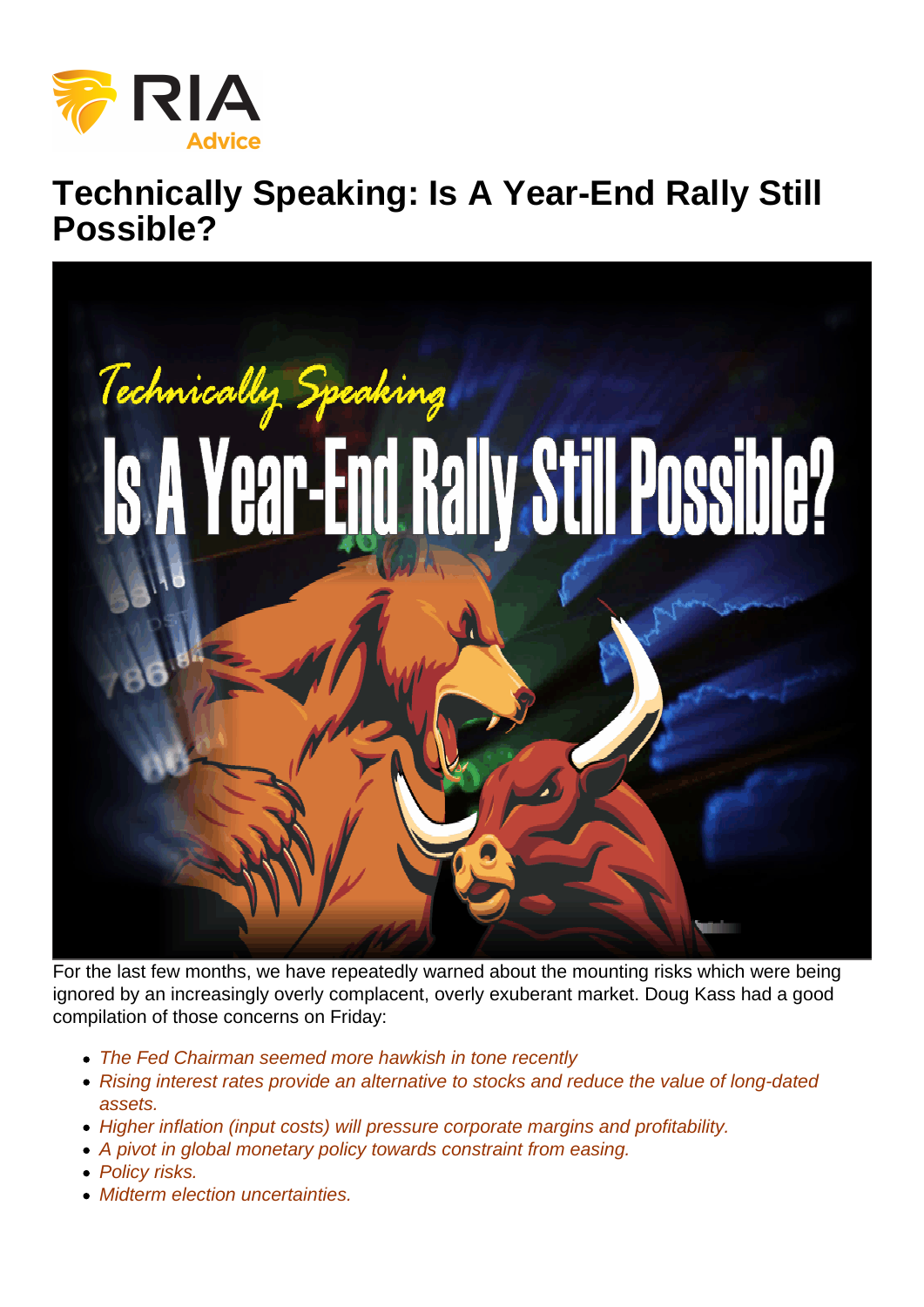- Fiscal policy that has trickled up (not trickling down).
- Our Administration's trade policy and (as expressed in my missives this week) reversing the post-WWII liberal order holds multiple social and economic risks.
- Increasingly leveraged public and private sectors.
- A leveraged and dangerously weak European banking system who's left-hand side of the balance sheet is loaded with overvalued assets (like sovereign debt).
- Submerging emerging markets vulnerable to large U.S. dollar-denominated debt that will be difficult to pay off.
- China's economy is faltering and its financial system is too leveraged.
- Investor complacency not a soul in the business media (save the Perma Bears) has warned of a large market markdown since the January highs.

Of course, the sell-off last week was simply more evidence of the influence of "algos gone wild"? when technical levels are broken and the robots all hit the "sell" button at the same time. It was also further acknowledgment of the[?lack of liquidity due to the surge in ETF issuance](https://realinvestmentadvice.com/the-risk-of-an-etf-driven-liquidity-crash/) which has now created a massive amount of overlap risk in the markets.

"When the market goes down, passive fund managers will be forced to sell stocks in order to track the index . This selling will force the market down further and force more selling by the passive managers. This dynamic will feed on itself and accelerate the market crash.? - James Rickards

The same was noted by portfolio manager Frank Holmes as well:

"Nevertheless, the seismic shift into indexing has come with some unexpected consequences, including price distortion.?This isn?t just the second largest bubble of the past four decades.?E-commerce is also vastly overrepresented in equity indices, meaning extraordinary amounts of money are flowing into a very small number of stocks relative to the broader market.?Apple alone is featured in almost 210 indices,?according to Vincent Deluard, macro-strategist at INTL FCStone. If there?s a rush to the exit, in other words, the selloff would cut through a significant swath of index investors unawares. "?- Frank Holmes

Due to massive amounts of Central Bank interventions, combined with low interest rates, investors have been trained to "buy the dips" and disregard everything else.?As Frank noted, that bullish mantra has now led to the "second largest bubble in four decades."?

(If you consider the amount of debt and leverage that has been piled on - I would argue this is likely the largest bubble ever as it encompasses so many different asset classes at the same time.)

So, is this time different? Should we just "buy the dip" and keep ignoring everything else?? I am not so sure. As I noted this past weekend, the technical backdrop to the market has changed for the worse. [To wit:](https://realinvestmentadvice.com/yes-something-just-broke-10-12-18/)

"With the understanding the economic and fundamental background may not be supportive for higher asset prices heading into 2019, the market is also sending a very different technical signal as well.?[As I showed on Thursday](https://realinvestmentadvice.com/technically-speaking-update-markets-fail-to-hold-support/),?this is the FIRST time the market has broken the bullish trend line that began in 2016. As shown below, that break of the bullish trend pulls in a new dynamic of potential market action over the next several months which?is more akin to a market topping process than the continuation of the previous bullish trend."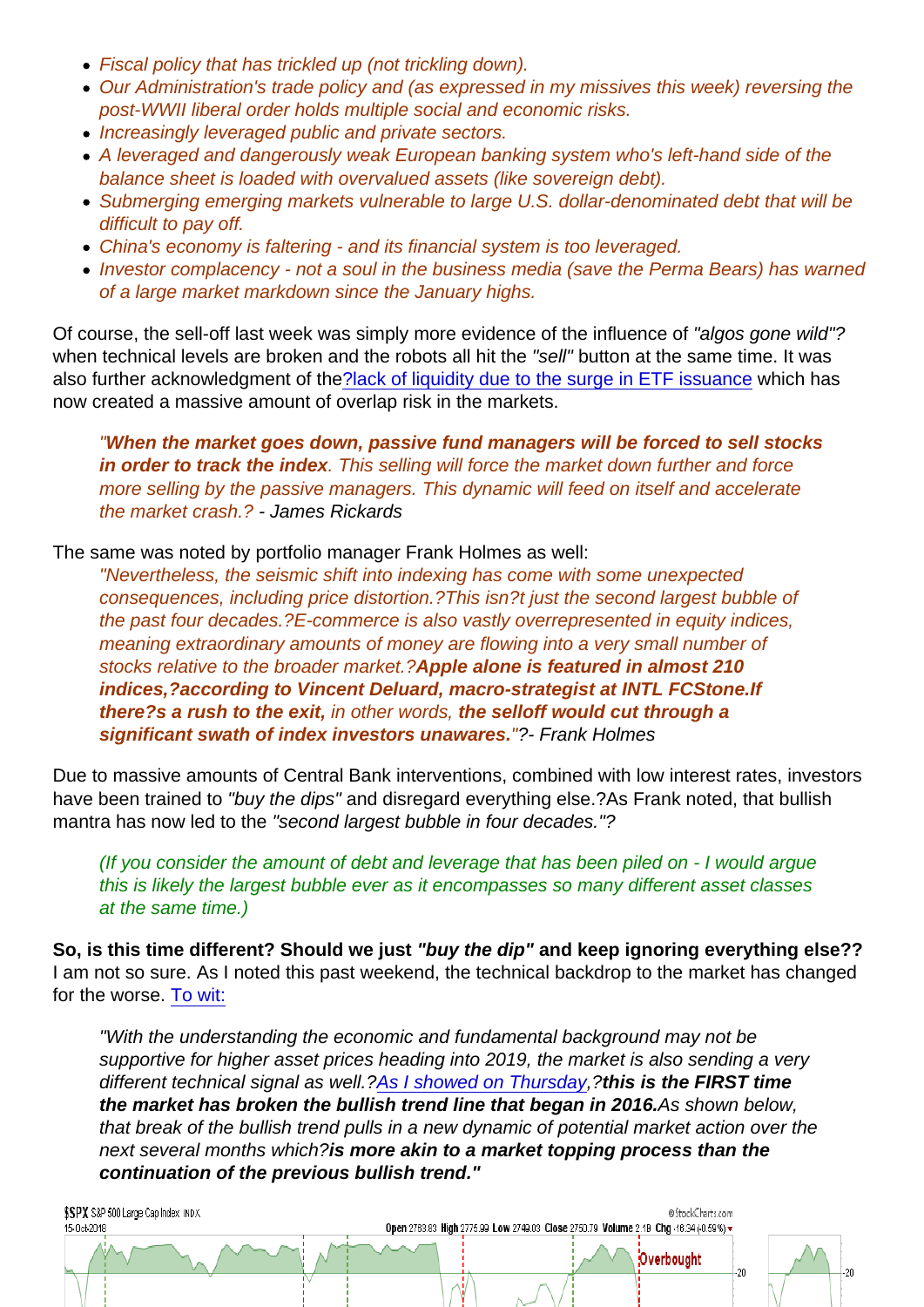?Given the short-term OVERSOLD condition of the market, we want to use rallies to rebalance risks in portfolios. #1?? A rally back to the bullish trend line?will be used to reduce risk (ie. raise cash) in portfolios by selling lagging positions and rebalancing risk in winning positions.?Rule: sell losers and let winners run.? We fully expect an initial rally to fail as investors caught in the sell-off?will be looking for an opportunity to sell. However,?if that sell-off?fails to hold support at the recent lows it will suggest a bigger corrective action is in process. We will be looking to reduce equity risk further, raise cash, evaluate portfolio allocation models.? #2? If the selloff?following a failed rally holds support at the recent lows, and turns up, such will suggest a rally back to either the January highs or all-time highs.?NOTE: A rally back to all-time highs following a corrective pullback will again retest the underside of the bullish trend line from the 2016 lows. ?Such remains a ?bearish? backdrop from equity risk going into 2019 where economic and earnings data is expected to slow further. We will use any rally back to those levels to reduce risk as noted in #1.#3? If the rally from the recent lows fails at the January highs we will again use that opportunity to reduce equity risk and rebalance portfolio allocations.?

The chart below pulls that analysis back to the 2015-2016 correction where you can see the trend more clearly.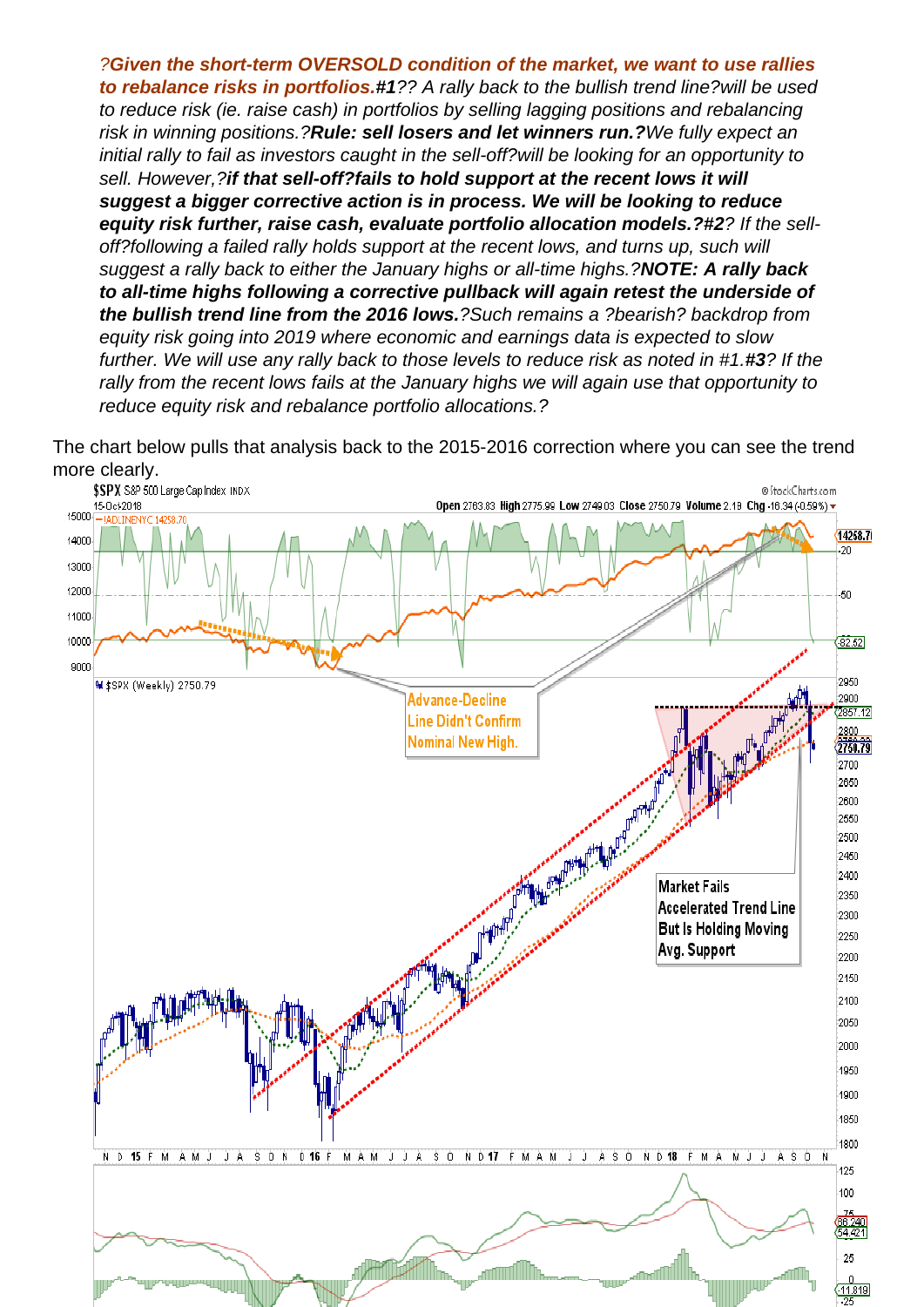The nominal "new highs" in 2015?were not confirmed by a strengthening cumulative advancedecline line which suggested a correction was likely. The same non-confirmation was also evident with the most recent nominal new highs in September. As noted above, the break below the bullish trend line, combined with the downside break of the consolidation from the January highs, changes the entire tenor of the market heading into the end of the year. When we switch from weekly to daily analysis, we can update our ongoing "pathway analysis" which we have been producing each week since January. The following chart is updated through Monday's close.

No matter how many different paths I trace out, the possibilities of the market rallying back to new all-time highs this year have been greatly reduced. As noted, all four possibilities continue to suggest a broader topping pattern in place through the end of this year.

Pathway #1: The most bullish outcome would be from a strong earnings season, combined with a pickup in economic activity from the two most recent Hurricanes, which pushes markets back to resistance near all-time highs. While this is certainly entirely possible, there is a tremendous amount of technical damage to overcome between current levels and that high point. (10%)Pathway #2a: The market rallies from current